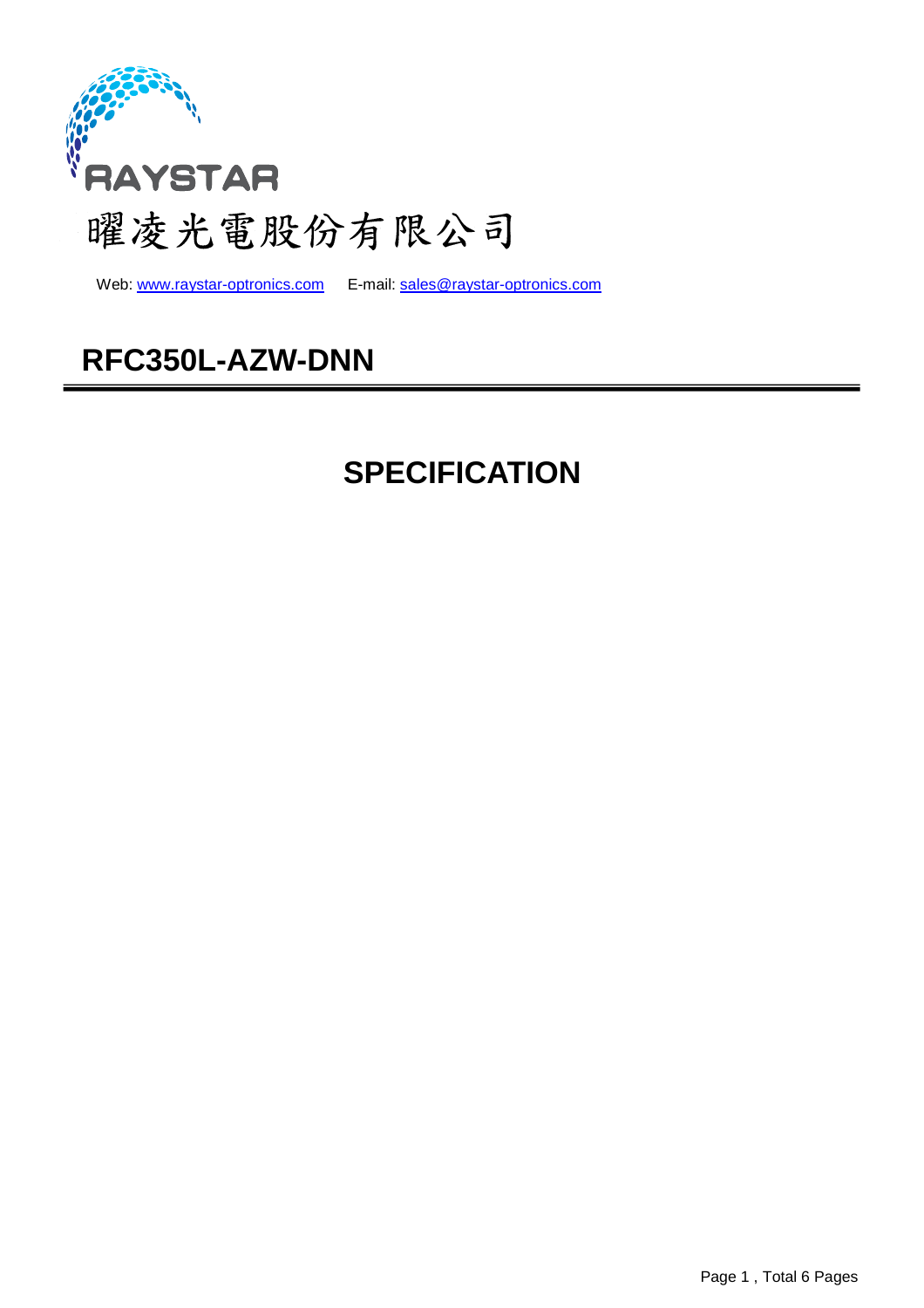

### **General Specifications**

- Size: 3.5 inch
- Dot Matrix: 320 x RGB x 240(TFT) dots
- Module dimension:  $76.84(W) \times 63.84(H) \times 3.27(D)$ mm
- Active area:  $70.08 \times 52.56 \text{ mm}$
- Dot pitch: 0.073 x 0.219 mm
- Aspect Ratio: 4:3
- View Direction: 12 o'clock
- Gray Scale Inversion Direction: 6 o'clock
- **LCD type: TFT, Normally White, Transmissive**
- Backlight Type: LED, Normally White
- Touch Panel: Without Touch Panel
- Surface: Anti-Glare

\*Color tone slight changed by temperature and driving voltage.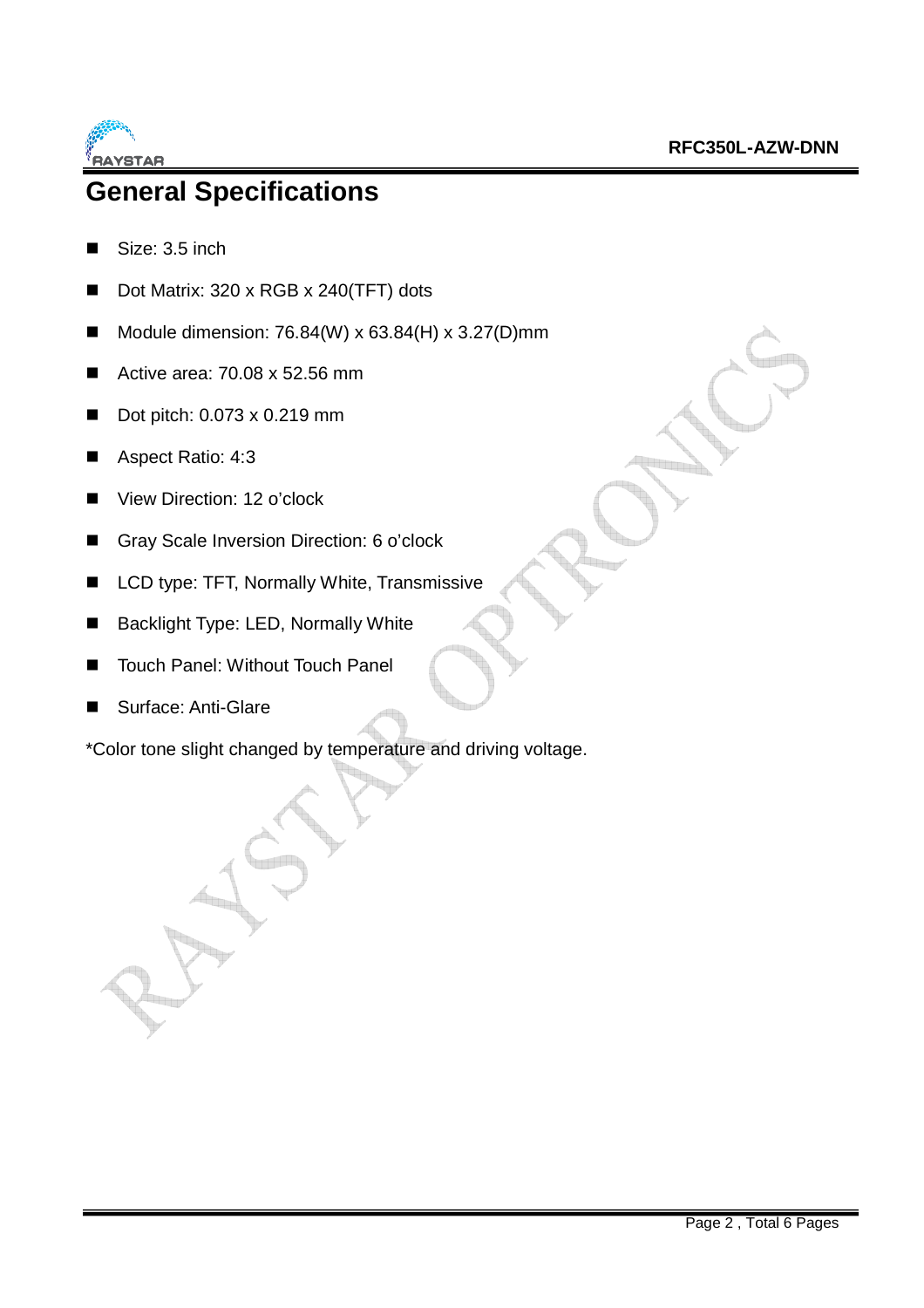

#### **Interface LCM PIN Definition**

| Pin            | <b>Symbol</b>  | <b>Function</b>                     |
|----------------|----------------|-------------------------------------|
| 1              | LED-           | Power for LED backlight cathode     |
| $\overline{2}$ | LED-           | Power for LED backlight cathode     |
| 3              | LED+           | Power for LED backlight anode       |
| 4              | LED+           | Power for LED backlight anode       |
| 5              | <b>NC</b>      | No connect                          |
| 6              | <b>NC</b>      | No connect                          |
| $\overline{7}$ | <b>NC</b>      | No connect                          |
| 8              | /RESET         | Hardware reset                      |
| $9\,$          | <b>SPENA</b>   | Chip select pin of serial interface |
| 10             | <b>SPCLK</b>   | Clock pin of serial interface       |
| 11             | <b>SPDAT</b>   | Data input pin in serial mode       |
| 12             | B <sub>0</sub> | Data bus                            |
| 13             | <b>B1</b>      | Data bus                            |
| 14             | <b>B2</b>      | Data bus                            |
| 15             | B <sub>3</sub> | Data bus                            |
| 16             | <b>B4</b>      | Data bus                            |
| 17             | <b>B5</b>      | Data bus                            |
| 18             | B <sub>6</sub> | Data bus                            |
| 19             | B7             | Data bus                            |
| 20             | G0             | Data bus                            |
| 21             | G <sub>1</sub> | Data bus                            |
| 22             | G <sub>2</sub> | Data bus                            |
| 23             | G3             | Data bus                            |
| 24             | G4             | Data bus                            |
| 25             | G <sub>5</sub> | Data bus                            |
| 26             | G <sub>6</sub> | Data bus                            |
| 27             | G7             | Data bus                            |
| 28             | R <sub>0</sub> | Data bus                            |
| 29             | R1             | Data bus                            |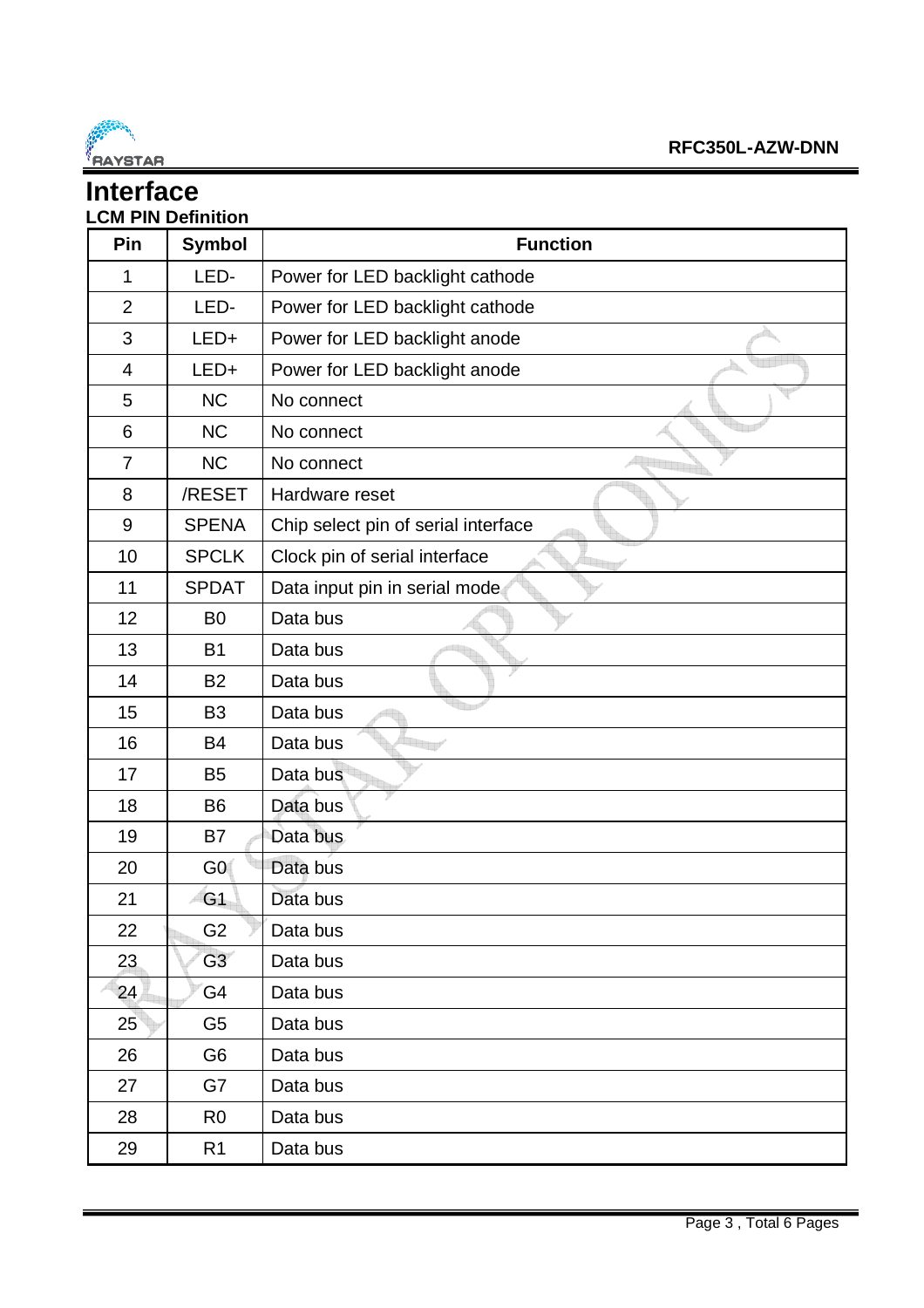

| 30 | R <sub>2</sub>   | Data bus                                                                                           |
|----|------------------|----------------------------------------------------------------------------------------------------|
| 31 | R <sub>3</sub>   | Data bus                                                                                           |
| 32 | R <sub>4</sub>   | Data bus                                                                                           |
| 33 | R <sub>5</sub>   | Data bus                                                                                           |
| 34 | R <sub>6</sub>   | Data bus                                                                                           |
| 35 | R7               | Data bus                                                                                           |
| 36 | <b>HSYNC</b>     | Line synchronization signal                                                                        |
| 37 | <b>VSYNC</b>     | Frame synchronization signal                                                                       |
| 38 | <b>DCLK</b>      | Dot-clock signal and oscillator source                                                             |
| 39 | <b>NC</b>        | No connect                                                                                         |
| 40 | <b>NC</b>        | No connect                                                                                         |
| 41 | <b>VCC</b>       | Power Supply                                                                                       |
| 42 | <b>VCC</b>       | Power Supply                                                                                       |
| 43 | <b>NC</b>        | No connect                                                                                         |
| 44 | <b>NC</b>        | No connect                                                                                         |
| 45 | <b>NC</b>        | No connect                                                                                         |
| 46 | <b>NC</b>        | No connect                                                                                         |
| 47 | <b>NC</b>        | No connect                                                                                         |
| 48 | SEL <sub>2</sub> | Input pin to select input interface mode                                                           |
| 49 | SEL <sub>1</sub> | Input pin to select input interface mode                                                           |
| 50 | <b>SEL0</b>      | Input pin to select input interface mode                                                           |
| 51 | <b>NC</b>        | No connect                                                                                         |
| 52 | DE               | Display enable pin from controller. Internal pull high<br>Connect to VCCIO or floating if not used |
| 53 | <b>DGND</b>      | System ground pin of the IC. Connect to system ground.                                             |
| 54 | <b>AVSS</b>      | Grounding for analog circuit -Connect to system ground                                             |
|    |                  |                                                                                                    |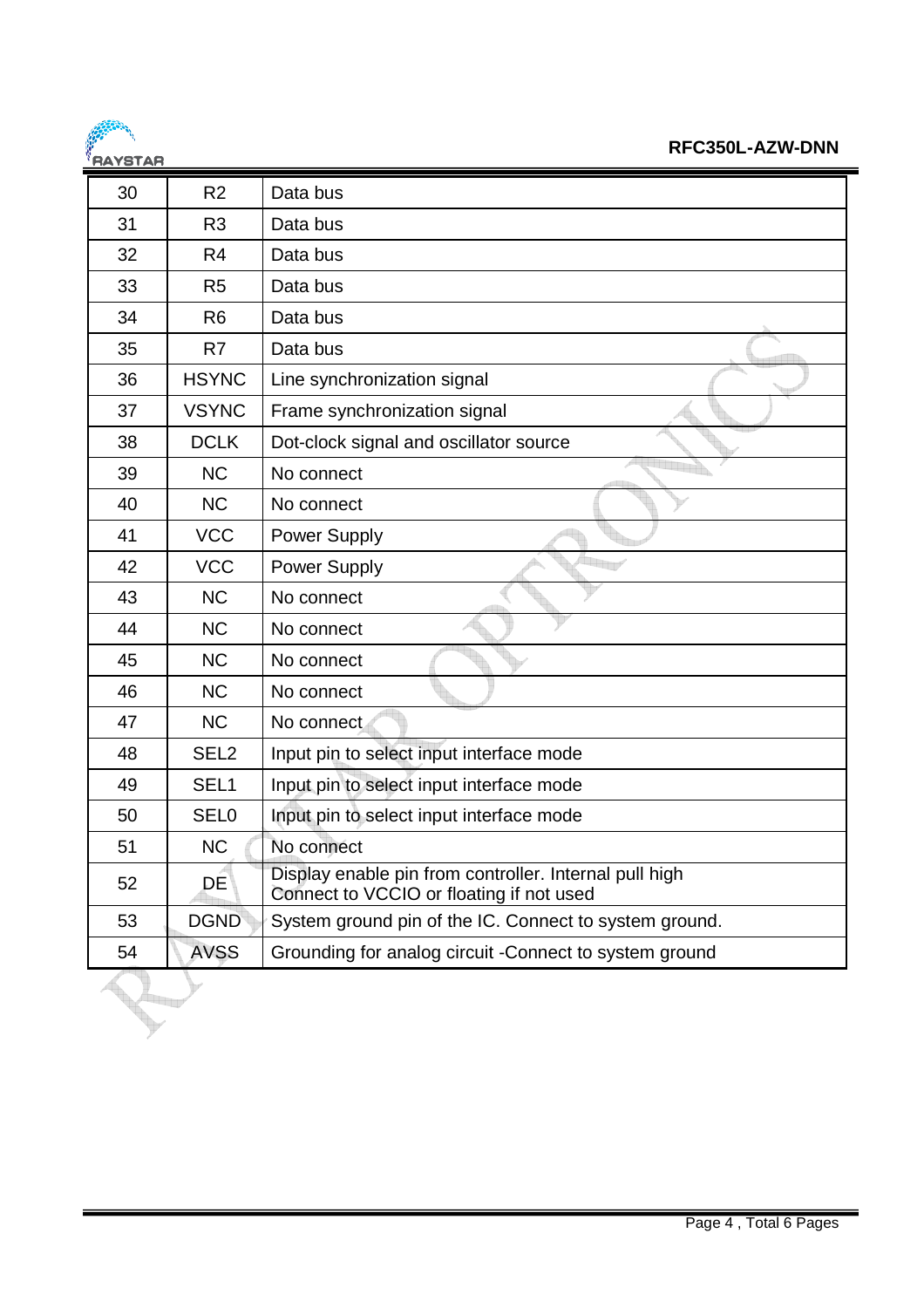

### **Contour Drawing**